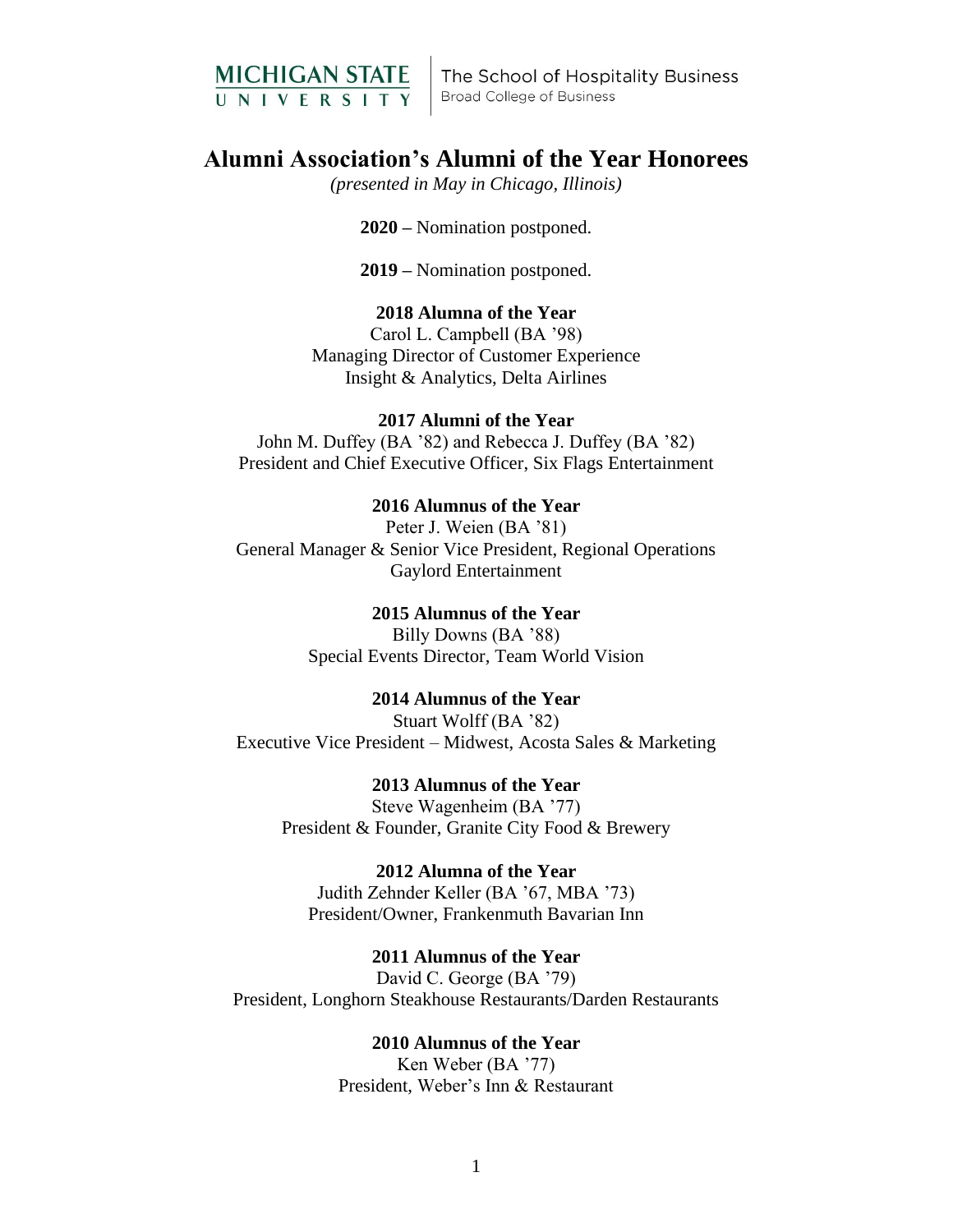### **2009 Alumnus of the Year**

Dan E. Burdakin (BA '81) President, Park Management Group

# **2008 Alumnus of the Year**

Michael W. Murray (BA '81) Senior Vice President of Operations, Sage Hospitality Resources

# **2007 Alumnus of the Year**

Richard D. Farrar (BA '73) Vice President, Owner & Franchise Services, Marriott International, Inc.

## **2006 Alumnus of the Year**

Marc J. Gordon (MBA '73) President & Chief Executive Officer, Illinois Hotel & Lodging Association

### **2005 Alumni of the Year**

Jerry L. Fournier (BA '68) Executive Vice President/Vice Chairperson of the Board HDS Services

Robert A. Wills (BA '70) Executive Vice President of Operations HDS Services

# **2004 Alumnus of the Year**

H. Michael Rice (BA '76) Director of Auxiliary Services, Housing & Food Services Division of MSU

# **2003 Alumnus of the Year**

Paul A. Smith (BA '66) Owner, The Hitching Post Inn Resort & Conference Center

#### **2002**

Distinguished 75<sup>th</sup> Anniversary Year Alumni in the Hospitality Industry, Food Service Industry, Lodging Industry, Hospitality Education, and Club Industry

> **2001 Alumnus of the Year** William A. Zehnder (BA '71) President, Frankenmuth Bavarian Inn Restaurant

**2000 Alumna of the Year** Dawn M. Brogan (BA '86) Senior College Recruiter, Walt Disney World Company

> **1999 Alumnus of the Year** Dan W. Darrow, Jr. (MBA '61) President, Palm Hospitality Company

# **1998 Alumnus of the Year**

Lou Weckstein (BA '58) Senior Vice President, Hotel Operations, Windsor Hospitality Group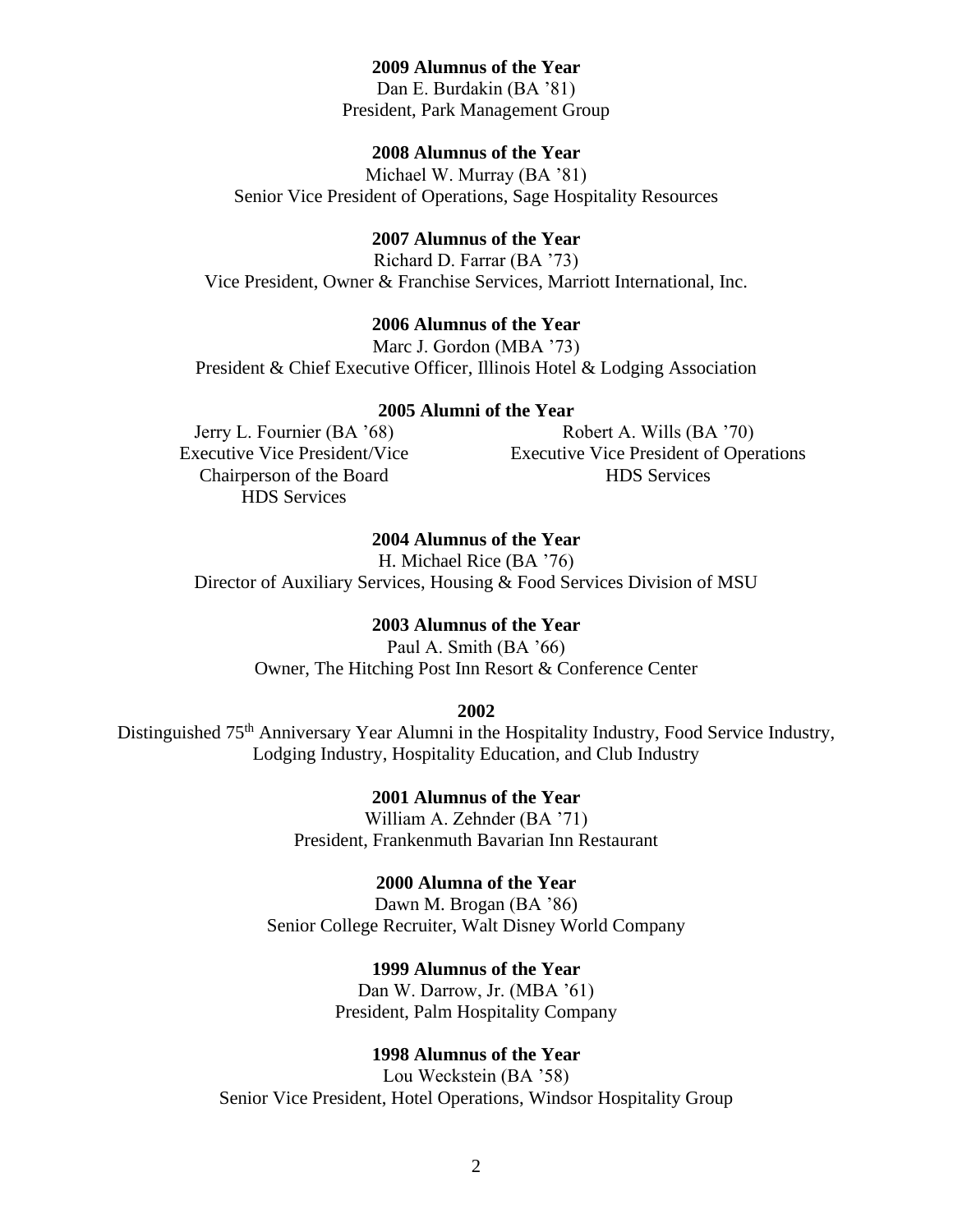### **1997 Alumnus of the Year**

John A. Jordan (BA '60) General Manager, Cherokee Town & Country Club

> **1996 Alumna of the Year** Christine M. Hackem (BA '77) Regional Vice President, ARAMARK

**1995 Alumnus of the Year** Michael H. Getto (BA '56) Senior Vice President, Friden Hotel Company

> **1994 Alumnus of the Year** Jerry A. McVety (BA '67) President, McVety & Associates

**1993 Alumnus of the Year** Frank Arthur Banks (BA '61, MBA '62) General Manager, RIHGA Royal Hotel

**1992 Alumnus of the Year** Richard P. Kolasa (BA '66) General Manager, Skyline Country Club

**1991 Alumnus of the Year** John R. Weeman, Jr. (MBA '79) Vice President of Development, Hilton Hotels Corporation

> **1990 Alumnus of the Year** Bennett (Ben) J. Schwartz (BA '72) Vice President & Partner, Harper Associates

**1989 Alumnus of the Year** Robert C. Underwood (BA '58) Assistant Vice President, Housing and Food Services Division at MSU

**1988 Alumnus of the Year** Paul Novak (BA '73) Group Vice President of Lodging Development, Marriott Corporation

> **1987 Alumnus of the Year** William J. Horine (BA '51) General Manager, Holiday Inn Mart Plaza

**1986 Alumnus of the Year** Donald E. Jankura (BA '51) Senior Vice President, American Hotel & Motel Association

#### **1983 Alumnus of the Year**

Martin A. Kreger (BA '58, MBA '68) Executive Vice President of Operations, Machus Red Fox Restaurants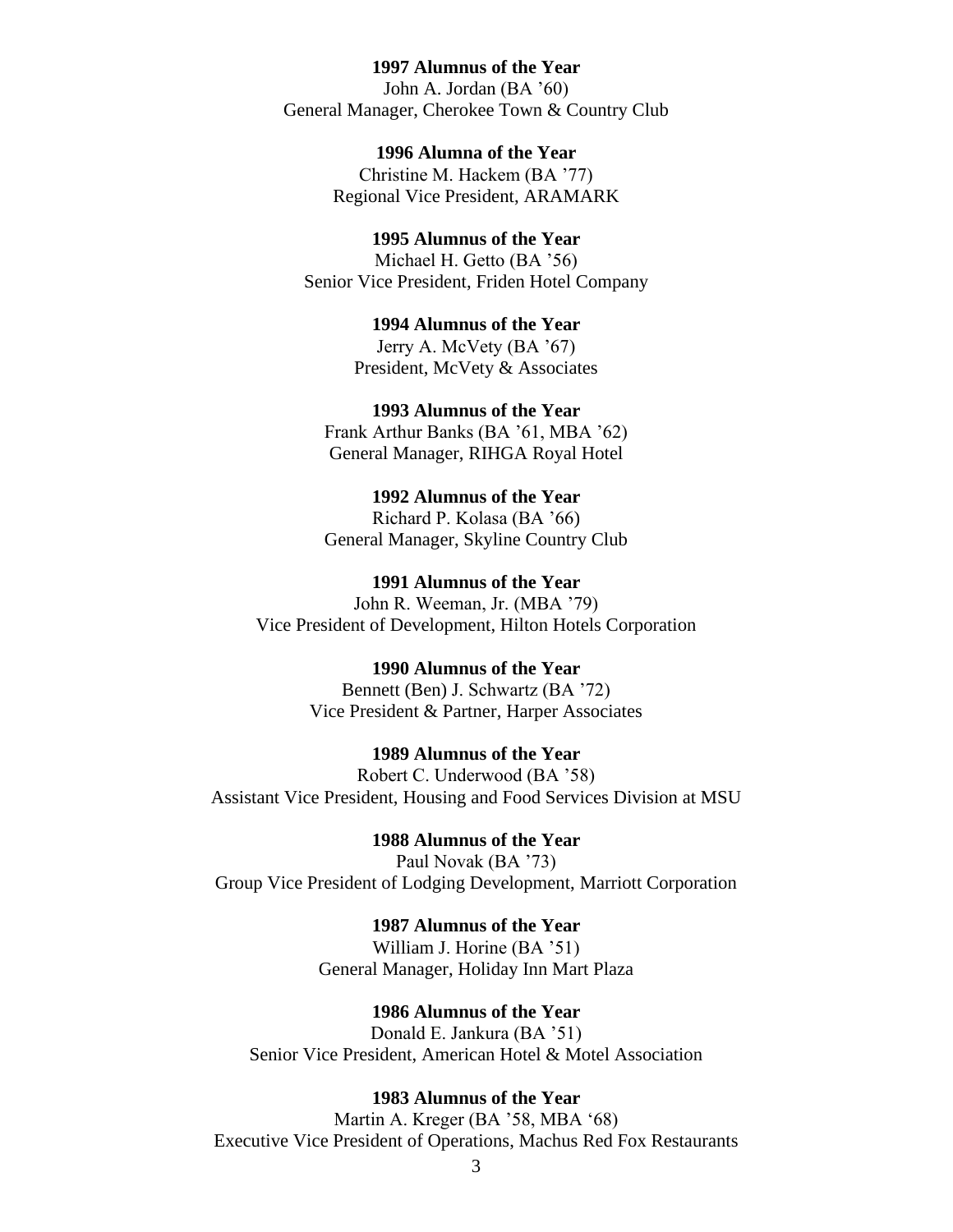### **1982 Alumni of the Year**

 Karl E. Eitel (BA '51) President Broadmoor Hotel

John P. Hawes (BA '73) Vice President Houlihan's Old Place

# **1981 Alumnus of the Year**

Richard E. Cregar (BA '58) President, Cregar Enterprises

# **1980 Alumni of the Year**

Henry W. Fisher (BA '48) General Partner and Vice President Registry Hotel

Charles M. LaTour (BA '61) President, Leisure Services Division ARAMARK, Inc.

# **1979 Alumnus of the Year**

Donald Greenaway (BA '34) Assistant to Executive Vice President, Texas Restaurant Association

# **1978 Alumnus of the Year**

Kenneth D. Hill (BA '56) President, Gilbert/Robinson, Inc.

# **1977 Alumnus of the Year**

John C. Brogan (BA '55) Senior Vice President & Director of Operations Sheraton Corporation

### **1976 Alumnus of the Year**

Leslie W. Scott (BA '35) Vice President for Development, Michigan State University

### **1975 Alumni of the Year**

Robert F. Kershaw (BA '42) **Director** L.A. Pittenger Student Center at Ball State University

Frederick C. Teich (BA '51) Vice President and General Manager, Foods Division J.L. Hudson Company

# **1974 Alumni of the Year**

Michael E. Hurst (BA '53) Owner/Operator New River Storehouse Restaurant

Jack C. Barksdale (BA '50) President, Food and Lodging Division Holiday Inns

**1973 Alumnus of the Year** Ernest E. Renaud (BA '57) Executive Vice President, Jerrico, Inc.

### **1972 Alumnus of the Year**

Raymond A. Dault (BA '50) Associate Professor, Food Services & Lodging Indiana University